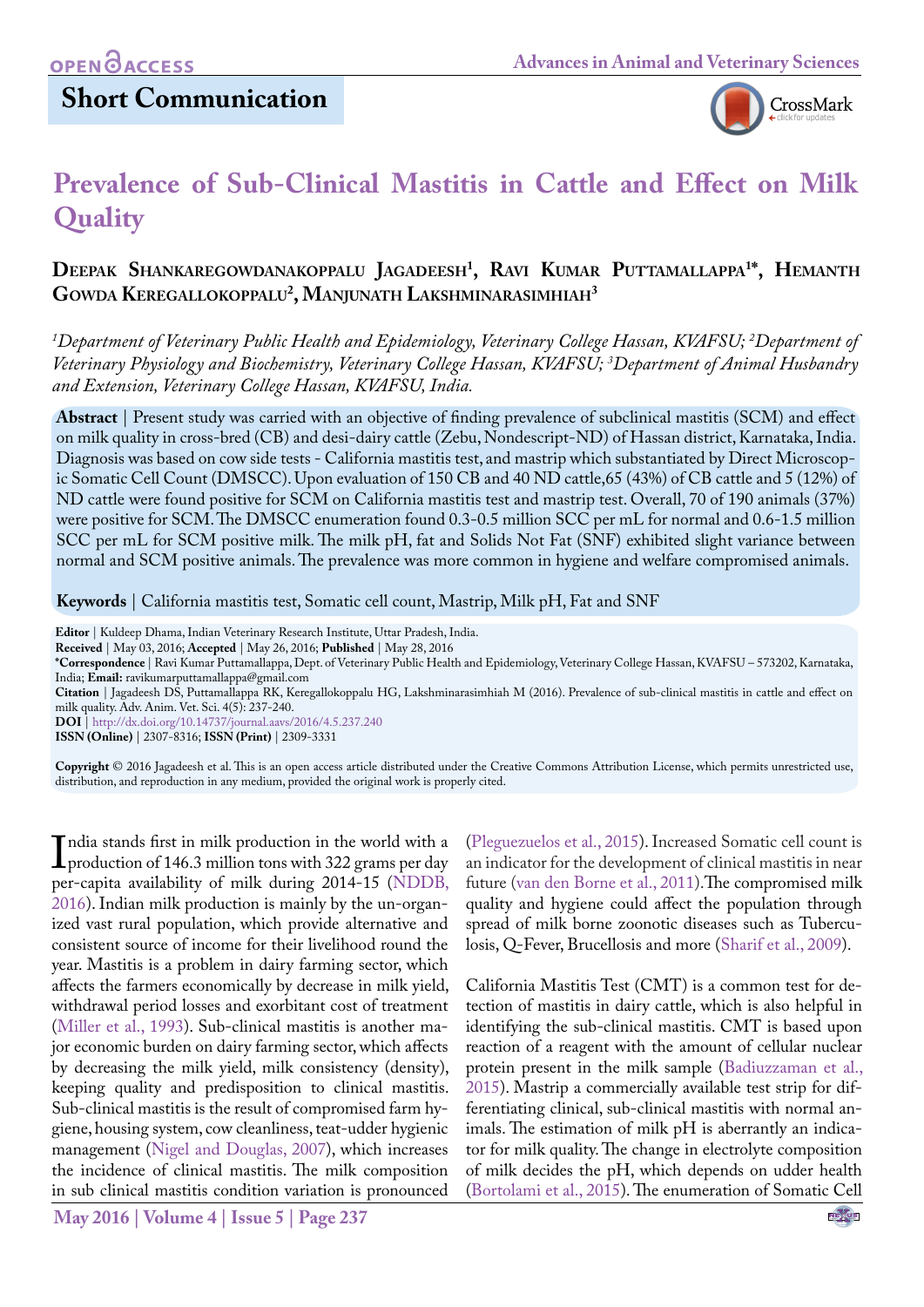# **OPEN GACCESS**

Count is a standard test for diagnosing SCM and also predicts the health of mammary gland and bacteriological status. The Somatic cells include leucocytes (75%) i.e. neutrophils, macrophages, lymphocytes, erythrocytes and epithelial cells (25%). Leucocytes increase in response to bacterial infection, tissue injury and stress [\(Sharma et al.,](#page-3-6) [2011](#page-3-6)). SNF includes lactose, protein, minerals and fat content exhibits the quality of milk from normal and SCM milk. The cross bred cattle rearing are extensively for milk production and desi (non-descript-ND, zebu) cattle aids farmer in draught and milk production. The present study was taken up to evaluate the prevalence rate of sub-clinical mastitis in cattle and its effect on milk quality in Hassan district, Karnataka, India.

Selection of animals: Apparently healthy cattle around 2-6 years old, 1-4th lactation and mid milking phase animals were selected for the study. Collection of milk: The udder and teats were washed properly with potable water and rinsed with warm water. Teats were disinfected with 70% alcohol dipped swabs. First few stripping were discarded, mid flow milk was collected in sterile milk bottle and carried to lab under refrigeration temp. For California mastitis test: the milk from 4 teats were drawn into the four chambers on CMT paddle separately. California Mastitis Test (CMT): 2mL of mastitis test reagent (NI-CETM) mixed with 2mL of milk sample collected in each chamber of paddle and mixed thoroughly by clockwise, anticlockwise, forward and backward movements and results were read within 30sec. Mastrip test: Single test strip dipped on to milk and compared with standards given and corresponding decisions were made. Fat and SNF estimation: Digital milk testing device (Model: KSHEERA, 270A from SUKRATU Technologies). pH: Commercial hand held digital pH meter dipped in milk and values were recorded Somatic Cell Count: 10 µL of milk was spread over 1cm2 area on clean glass slide and air dried. Neuman's stain was applied for 1 minute and washed. A minimum of 10 oil immersion field were enumerated and the average count is noted (Prescott & breed technique of DMSCC).

#### **Formula;**

SCC per mL of milk = Avg. count per oif  $\times$  100  $\times$  Microscopic factor

Out of 150 CB cows tested for SCM, 65 were positive indicating 43 per cent prevalence rate and of 40 ND cattle tested, 5 were positive with 12 per cent prevalence rate for sub clinical mastitis based on CMT. Total of 70 out of 190 animals were positive with prevalence rate of 37 per cent for Sub-clinical mastitis in cattleof Hassan district, Karnataka, India. Mastrip test: strip dip test found similar correlation with CMT test found helpful in identifying border line cases of grade 0 and 1.

#### **Advances in Animal and Veterinary Sciences**



**Figure 1:** Pictorial representation of different grades of California mastitis test (CMT)

<span id="page-1-1"></span>The test result of California mastitis test (CMT) was graded as 0, 1, 2 and 3 based on severity of reaction.The results of CMT are depicted in [Table 1](#page-1-0) and [Figure 1.](#page-1-1)

- **• Grade 0:** Negative reaction The milk and reagent mix and forms clear solution.
- **• Grade 1:** + positive reaction Few flakes formation.
- **• Grade 2:** ++ positive reaction considerably large amount of flakes formation.
- Grade 3: +++ positive reaction Plenty of flakes, curdling and slight gel formation.

<span id="page-1-0"></span>**Table 1:** Grading of milk based on California mastitis test (CMT) and DMSCC

| <b>CMT</b><br>Grade | No of<br>Cattle's | <b>DMSCC Count Fat</b> |      | $SNF$ pH  |     |
|---------------------|-------------------|------------------------|------|-----------|-----|
| $\bf{0}$            | 120 (63%)         | 3-5 Lakh/mL            |      | 3.56 8.73 | 6.7 |
| $\mathbf{1}$        | 43 (23%)          | $4-8$ Lakh/mL          | 3.49 | 8.65      | 6.9 |
| $\overline{2}$      | 20 (11%)          | $6-12$ Lakh/mL         | 3.44 | 8.61      | 7.0 |
| 3                   | 7(3%)             | $10-18$ Lakh/mL        | 3.37 | 8.52      | 7.1 |

For Fat, SNF and pH average calculated by standard mean

The pH of milk was found to be 6.7±0.1 in normal and 7.0±0.1 in SCM positive cases. The Direct Microscopic Somatic Cell Count (DMSCC) for negative animals on CMT was 0.3-0.5 million per mL and 0.6-1.5 million SCC per mL for SCM positive milk [\(Figure 2](#page-2-2)). The fat per cent was 3.5±0.1 in normal milk and 3.4±0.1 in SCM positive cases. The Solids Not Fat (SNF) content was 8.8±0.1 in normal milk and 8.6±0.1in SCM positive cases [\(Table 1](#page-1-0)).

India is self-reliant with milk production in terms of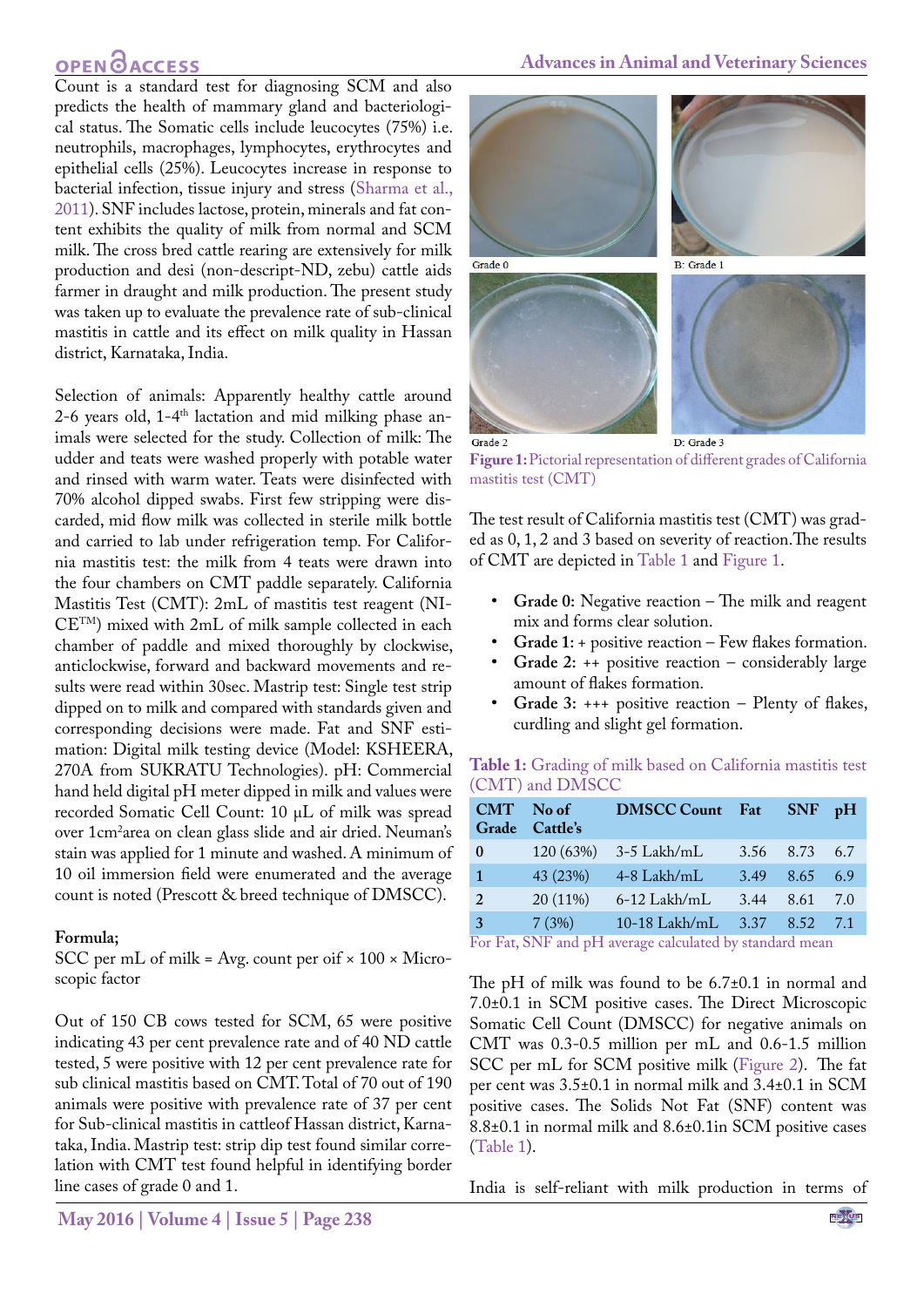



**Figure 2:** Microscopic image of Somatic cell count showing epithelial cells and neutrophils and monocytes

<span id="page-2-2"></span>quantity but quality is inferior as per international standards.The need of the hour is to improve the quality of milk and in terms of Somatic cell count and bacteriological parameters. The Sub-clinical mastitis affected milk doesn't pose any apparent physical changes but microscopically, bacteriological and chemical analysis shows significant variation with normal milk [\(Pleguezuelos et al., 2015\)](#page-3-3). The increased DMSCC and reduced milk quality parameters are evident in the result of present investigation. The degradation of proteins and fats in milk will often produce off color and odor making the acceptance rate low. The increased SCC denotes increased leucocytes and epithelial cell of bovine origin. Its consumption in human is objectionable on safety of human. The enzymatic action of SCC can also add synergistically for milk spoilage ([Sharma et](#page-3-6)  [al., 2011](#page-3-6)).

Milk acts as a vehicle for transmission of many pathogenic organism/disease to man known as milk borne zoonotic diseases. The interrupted cold chain during transport increases the number of pathogenic and spoilage causing organisms in milk and initiates the spoilage, lowering the keeping quality of milk. Bacterial invasion occurs mostly during the dry period, particularly during late gestation, and leads to glandular damage in parenchymatous tissue. The glandular tissue damage leads to increased SCC and reduced milk production [\(Hillerton et al., 1995\)](#page-3-7). The prevalence of SCM is nearly four times more in CB cattle in comparison to ND cattle.

The increased bacterial concentration is more common in un-hygienically milking practices such as compromised udder and hind quarters cleaning, cow nutrition, preand post-milking teat disinfection, and clean milk parlor ([Santman-Berends et al., 2016;](#page-3-8) [Nigel and Douglas, 2007\)](#page-3-2). The compromised floor and shed sanitation increases the chances of bacterial invasion to teat cannel ([Gordon et al.,](#page-3-9) [2013](#page-3-9)). The climatic factors also contribute to prevalence of SCM in cattle by increasing SCC and crossbred cattle prevalence is more since its high milk yield and low inherent factors of immunity. Similarly inherent genetic capacity and adaptation to local environment by desi cattle is more. The CB cattle are more susceptible to environment and production stress is considerably high ([Saravanan et](#page-3-10) [al., 2015](#page-3-10)).

The diagnosis of sub-clinical mastitis is simple with California mastitis test (CMT), mastrip test and milk pH estimation which are cow side tests and confirmation by enumeration of DMSCC using simple compound microscope. The increased SCC proportionately decreases the milk quality suggesting increased damage to udder health. The effective management of SCM in bovine reduces the zoonotic disease transmission, increases milk yield, improvement in keeping quality of milk and physico-chemical characteristics of milk. The clean milk production promotion among the farmers helps decrease the prevalence of SCM in dairy animals and improve the animal health and welfare.

#### **ACKNOWLEDGEMENT**

Authors thank the Dean of Veterinary College, Hassan, KVAFSU for the support, suggestion and providing necessary facilities to carry out the research.

### **CONFLICT OF INTEREST**

The authors declare no conflict of interest.

### **AUTHORS' CONTRIBUTION**

Jagadeesh DS contributed for plan of research, manuscript preparation, sampling and experimentation. Puttamallappa RK planned the research, prepared, corrected and revised the manuscript. Keregallokoppalu HG and Lakshminarasimhiah L contributed for sample collection and experimentation.

#### **REFERENCE**

- <span id="page-2-0"></span>•Badiuzzaman M, Samad MA, Siddiki SHMF, Islam MT, Saha S (2015). Subclinical mastitis in lactating cows: comparison of four screening tests and effect of animal factors on its occurrence. Bangl. J. Vet. Med. 13(2): 41-50. [http://dx.doi.](http://dx.doi.org/10.3329/bjvm.v13i2.26627) [org/10.3329/bjvm.v13i2.26627](http://dx.doi.org/10.3329/bjvm.v13i2.26627)
- <span id="page-2-1"></span>•Bortolami A, Fiore E, Gianesella M, Corro M, Catania S, Morgante M (2015). Evaluation of the udder health